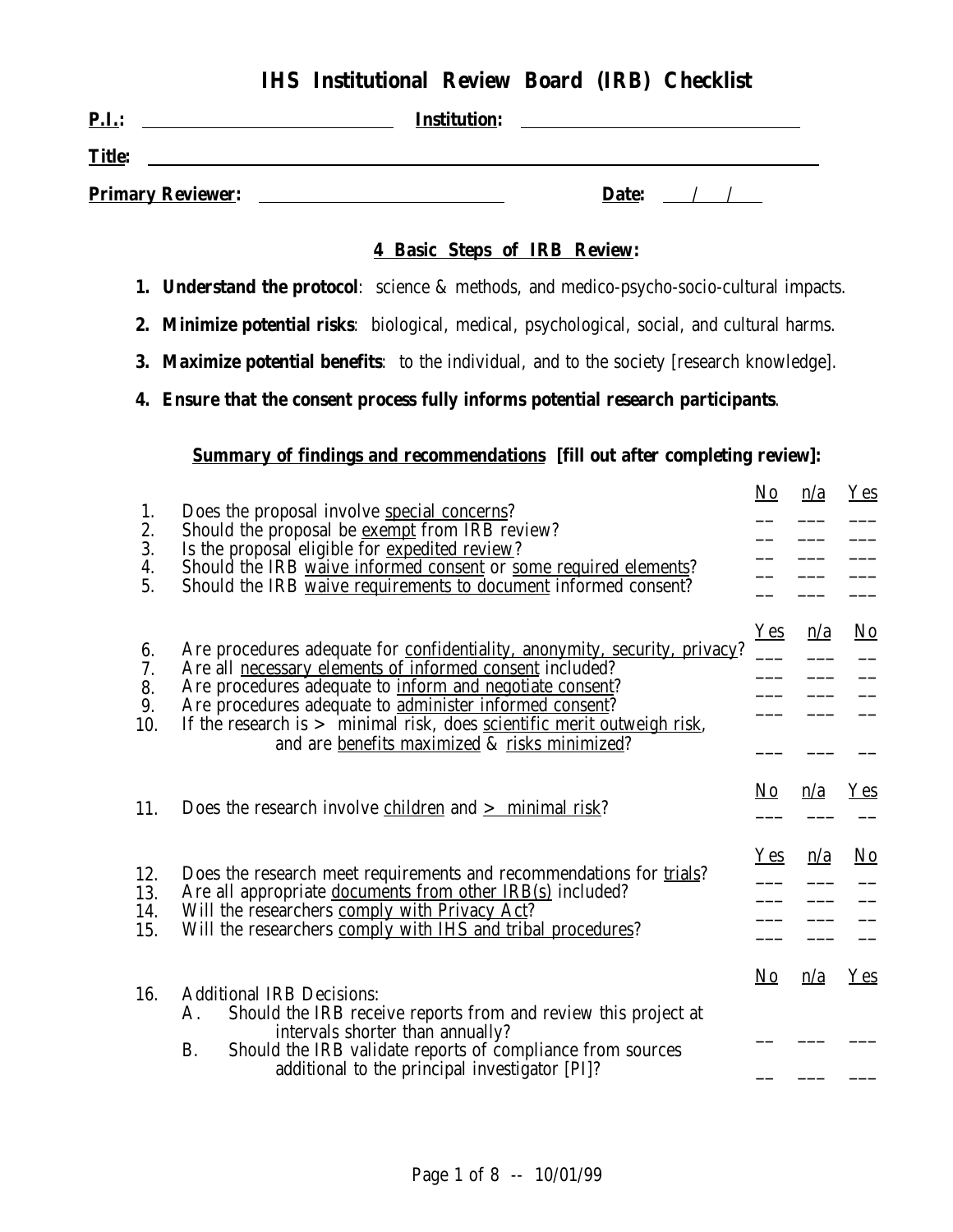|           | Does the proposal involve special concerns?                                                                                                                                                                                                                                                                                                                                                                                                                                                                                                                                                                                                                                                                                                                                                       | <b>Present</b>    |  |  |  |  |
|-----------|---------------------------------------------------------------------------------------------------------------------------------------------------------------------------------------------------------------------------------------------------------------------------------------------------------------------------------------------------------------------------------------------------------------------------------------------------------------------------------------------------------------------------------------------------------------------------------------------------------------------------------------------------------------------------------------------------------------------------------------------------------------------------------------------------|-------------------|--|--|--|--|
| Α.        | Vulnerable potential research volunteers with special protections:<br>1) Children [Read Subpart D if research is greater than minimal risk]<br>Both assent of child and permission of parents required. Exemptions<br>from IRB review apply except for observational research (if researcher is<br>a participant), surveys, or interviews. Research with more than minimal<br>risk but no direct benefit to the child is restricted.<br>2) Fetuses (and pregnant women) [Read Subpart B!]<br>(Pregnant women are <u>not</u> vulnerable.) Research is severely restricted.<br>The IRB must assure appropriate process to select, inform, and obtain<br>consent of volunteers; the father's consent is usually required.<br>3) Prisoners [Read Subpart C!, & 28 CFR 512 for Fed. Bureau of Prisons] |                   |  |  |  |  |
|           | Research severely restricted; OPRR must review if > minimal risk; IRB<br>must have a prisoner or prisoner-representative.<br>4) People with mental impairment [no special regulations]<br>Because informed consent is problematic and the people vulnerable even<br>if ambulatory, this type of research should be limited.                                                                                                                                                                                                                                                                                                                                                                                                                                                                       |                   |  |  |  |  |
| <b>B.</b> | Influence or possible coercion that unduly entices consent $(e.g.,$ excessive<br>compensation, unequal relationship [provider-patient, employer-employee]).                                                                                                                                                                                                                                                                                                                                                                                                                                                                                                                                                                                                                                       |                   |  |  |  |  |
| C.        | Sensitive information--e.g., child abuse; violence; some infectious diseases;<br>drug abuse; condition could affect insurability, compensation, or litigation.<br>Research records are not medical records, and can be subpoenaed; they<br>can be protected by a Certificate of Confidentiality.                                                                                                                                                                                                                                                                                                                                                                                                                                                                                                  |                   |  |  |  |  |
| D.        | Screening or diagnosis of diseases with significant potential for loss of<br>insurance or other services, stigmatization, or self-stigmatization.<br>Screen for, e.g., carrier of an incurable genetic disease, HIV.                                                                                                                                                                                                                                                                                                                                                                                                                                                                                                                                                                              |                   |  |  |  |  |
| Ε.        | The research presents more than "minimal risks."<br>"Risk" means both the magnitude of harms, and the probability of<br>incurring them. "Minimal" risks means risks a person ordinarily<br>encounters in daily life and in routine medical, dental, or psychological<br>exams. For research with more than minimal risk, the IRB should<br>ensure that the research's <u>benefits are maximized</u> and <u>risks minimized</u> ,<br>and compare its scientific merit with its risk.                                                                                                                                                                                                                                                                                                               |                   |  |  |  |  |
| F.        | Genetic research, and research using blood and other body tissues.<br>Risks of genetic research include stigmatization, self-stigmatization,<br>family or community disruption, loss of insurance, discovered<br>misattributed paternity, etc. The protocol must [1] omit identifiers, or [a]<br>inform volunteers of all risks and [b] discard the blood/tissue without<br>testing beyond the protocol; and [2] either not grow perpetual cell lines<br>or report that prospect in consent.                                                                                                                                                                                                                                                                                                      |                   |  |  |  |  |
| G.        | Deception: $\overline{\text{major}}$ (e.g., mislead volunteers about their health status, the<br>researchers, or research purpose); minor (e.g., incompletely disclose some<br>purpose of the study to avoid biasing the results).                                                                                                                                                                                                                                                                                                                                                                                                                                                                                                                                                                |                   |  |  |  |  |
| Η.        | Radiation: may require approval by a Radiation Safety Committee; not<br>permitted in studies of healthy children with no benefit to them.                                                                                                                                                                                                                                                                                                                                                                                                                                                                                                                                                                                                                                                         |                   |  |  |  |  |
|           |                                                                                                                                                                                                                                                                                                                                                                                                                                                                                                                                                                                                                                                                                                                                                                                                   | <u>Yes n/a No</u> |  |  |  |  |
|           | Does the project address all special concerns adequately?                                                                                                                                                                                                                                                                                                                                                                                                                                                                                                                                                                                                                                                                                                                                         |                   |  |  |  |  |
|           |                                                                                                                                                                                                                                                                                                                                                                                                                                                                                                                                                                                                                                                                                                                                                                                                   |                   |  |  |  |  |
|           |                                                                                                                                                                                                                                                                                                                                                                                                                                                                                                                                                                                                                                                                                                                                                                                                   |                   |  |  |  |  |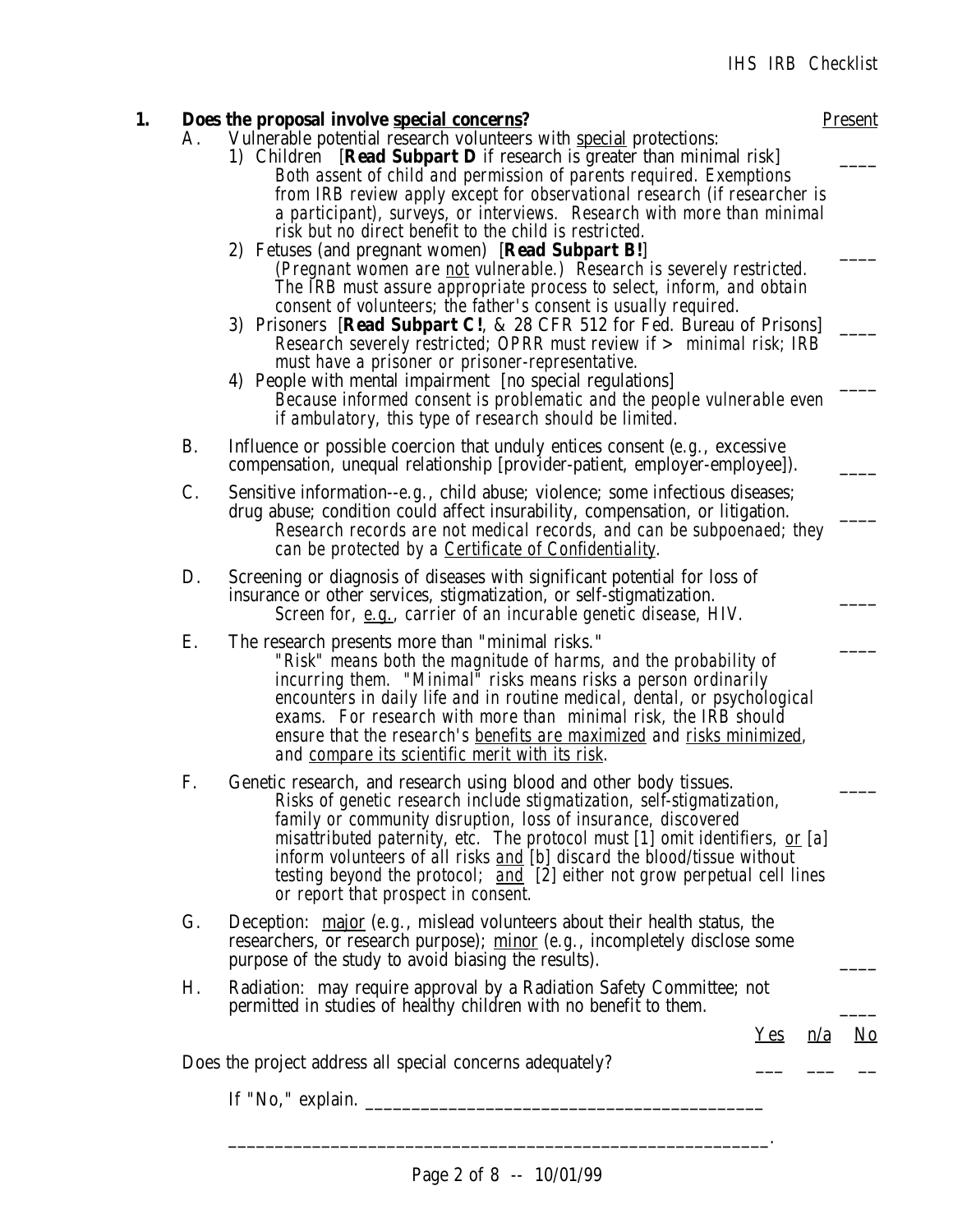| 2.           |                      | <b>Should the proposal be exampt from IRB review?</b> [45 CFR 46.101(b)]<br>Research subjects/volunteers are involved in <u>only</u> one or more of the following methods.                                                                               | <b>Present</b>            |
|--------------|----------------------|----------------------------------------------------------------------------------------------------------------------------------------------------------------------------------------------------------------------------------------------------------|---------------------------|
| [.101(b)(4)] | Α.                   | Use only existing data, documents, records, or specimens properly obtained:                                                                                                                                                                              |                           |
|              |                      | and either<br>"the information is recorded by the investigator [so that] subjects cannot be<br>1)<br>identified" in the research data directly or statistically, and no-one can trace<br>back from research data to identify a subject;                  |                           |
|              |                      | <b>or</b><br>2)<br>the sources are publicly available.                                                                                                                                                                                                   |                           |
| [.101(b)(5)] | <b>B.</b>            | Research or demonstration service/care programs, e.g., health care delivery:                                                                                                                                                                             |                           |
|              |                      | and<br>1)<br>the research/demonstration is directly conducted or approved by the<br>head of a US Govt. department or agency, e.g., Director of the IHS;<br>and                                                                                           |                           |
|              |                      | 2)<br>it concerns only issues under usual administrative control (48 Fed Reg<br>9268-9), e.g., regulations, eligibility, services, or delivery systems;<br>and                                                                                           |                           |
|              |                      | 3)<br>its evaluation methods (if any) also are exempt from IRB review.                                                                                                                                                                                   |                           |
| [.101(b)(2)] | $\mathcal{C}$ .      | For research not involving vulnerable subjects [prisoner, pregnancy, children,<br>fetus, or mentally impaired], observe public behavior (including participatory<br>observation), or do <i>interviews</i> or surveys or educational tests:<br>and either |                           |
|              |                      | the subjects cannot be identified, directly or statistically;<br>1)                                                                                                                                                                                      |                           |
|              |                      | <b>or</b><br>2)<br>the responses/observations could not harm the subjects if made public;                                                                                                                                                                |                           |
| [.101(b)(3)] |                      | <sub>or</sub><br>3)<br>federal statute(s) completely protect all subjects' confidentiality;                                                                                                                                                              |                           |
|              |                      | <sub>or</sub><br>all respondents are elected, appointed, or candidates for public officials.<br>4)                                                                                                                                                       |                           |
| [.101(b)(1)] | D.                   | In educational settings, research or evaluate normal educational practices.                                                                                                                                                                              |                           |
| [.101(b)(6)] | Ε.                   | For research not involving vulnerable volunteers [see "C." above], do food<br><u>research</u> to evaluate quality, taste, or consumer acceptance: and either<br>the food has no additives;<br>1)                                                         |                           |
|              |                      | <sub>or</sub><br>2)<br>the food is certified safe by the USDA, FDA, or EPA.                                                                                                                                                                              |                           |
|              |                      | Yes<br>$\underline{n}/\underline{a}$                                                                                                                                                                                                                     | $\underline{\mathrm{No}}$ |
|              |                      | If not exempt now, can the protocol be made exempt by minor changes?<br>(If so, consider asking the PI to make those changes.)                                                                                                                           |                           |
|              | A)                   | For the IRB not to review it, the research must also meet 3 criteria:<br>If potentially exempt because subjects cannot be identified, the research<br>indeed protects anonymity [see section "6." below];                                                |                           |
|              | and<br>B)            | If volunteers give information about others, inadvertent disclosure<br>presents no more than minimal risk to those others.                                                                                                                               |                           |
|              | and<br>$\mathcal{C}$ | If a survey, interview, ed. test, or food research is done in an IHS<br>facility, the information sheet has the IHS disclaimer [section 8.S.].                                                                                                           |                           |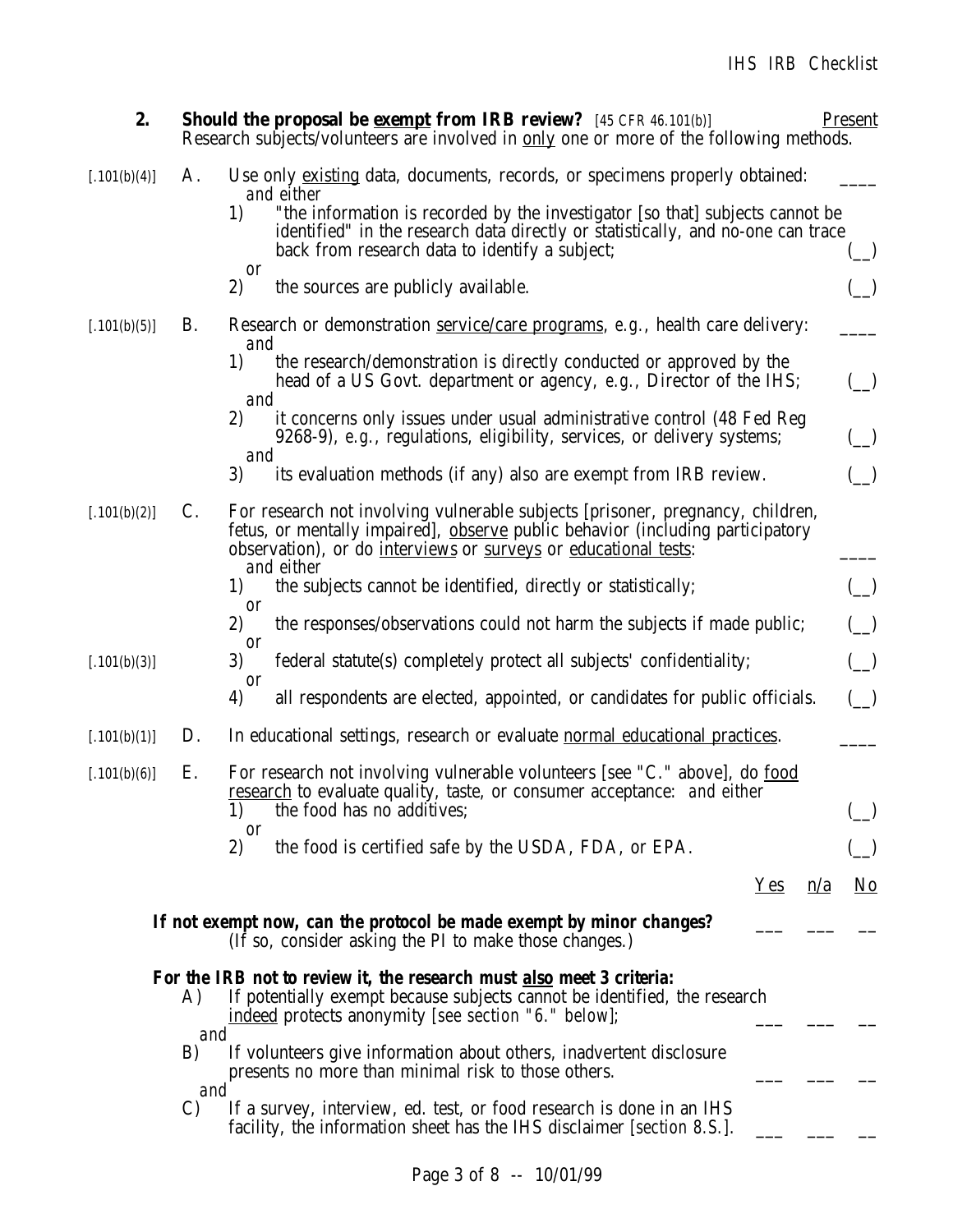| 3.        | Is the proposal eligible for expedited review, not by the full IRB? [46.110]                                                                                                                                                                                            | <b>Present</b>                                                                      |
|-----------|-------------------------------------------------------------------------------------------------------------------------------------------------------------------------------------------------------------------------------------------------------------------------|-------------------------------------------------------------------------------------|
|           | Expedited review (by the Chair and 1 IRB member) if the protocol is, or includes, only:                                                                                                                                                                                 |                                                                                     |
| (per FDA) | either<br>emergency use of an IND therapy for non-research care to a patient;<br>A.                                                                                                                                                                                     |                                                                                     |
|           | <b>or</b><br>minor changes in previously approved research within the approved period;<br>Β.                                                                                                                                                                            |                                                                                     |
|           | <b>or</b><br>research both is not greater than minimal risk and involves only:<br>C.                                                                                                                                                                                    |                                                                                     |
|           | - <i>continuing review</i> , and<br>either research found by full IRB to be not greater than minimal risk<br>or enrollment finished & all interventions completed & only long-term f/u<br>or no subjects have been enrolled & no new risks found, or only data analysis | $\frac{1}{1}$ $\frac{1}{1}$ $\frac{1}{1}$ $\frac{1}{1}$ $\frac{1}{1}$ $\frac{1}{1}$ |
|           | - existing data, documents, records, specimens originally for nonresearch purposes<br><u>If from IHS records or specimens, Privacy Act may apply; see #14, last page.</u>                                                                                               |                                                                                     |
|           | - non-exempt research on individual/group behavior or characteristics by surveys,<br>interviews, focus groups, oral histories, program evaluations, human factors<br>evaluation, or studies of quality assurance methods                                                |                                                                                     |
|           | - collect data of adult/child by noninvasive clinical procedure, e.g., weight, hearing                                                                                                                                                                                  |                                                                                     |
|           | - collect data by clinical non-radiating devices (MRI, EKG, EEG, ultrasound, infrared,<br>echocardiogram, thermogram, doppler blood flow, measure natural radiation)                                                                                                    |                                                                                     |
|           | - moderate testing of/by exercise, muscle strength, flexibility, or body composition                                                                                                                                                                                    |                                                                                     |
|           | - research on drugs or devices not needing IND drug or IDE device application                                                                                                                                                                                           |                                                                                     |
|           | - venipuncture/fingerstick blood $\langle$ = 2x/wk: healthy non-pregnant adult > 109 lbs<br>$\frac{1}{5}$ = 550ml / 8 wks); healthy adult < 110 lbs or child $\frac{1}{5}$ = 3 ml/kg or 50ml)                                                                           |                                                                                     |
|           | - noninvasively collect hair, nail clippings, deciduous or permanent teeth, gingival<br>dental plaque/calculus, sweat, saliva, amniotic fluid, sputum, placenta [cultural]<br>issues?], skin/mucosal/buccal cells (See detailed list for acceptable methods.)           |                                                                                     |
|           | - collect data from voice, video, digital, or image recordings made for research                                                                                                                                                                                        |                                                                                     |
|           | Yes<br>$\underline{n}/\underline{a}$                                                                                                                                                                                                                                    | $\underline{\mathrm{No}}$                                                           |
|           | If not expeditable now, can it be made expeditable by minor changes?<br>(If so, consider asking the PI to make those changes.)                                                                                                                                          |                                                                                     |

## *NOTE: 'expedited' protocols must meet all IRB requirements, i.e., checklist must be filled out.*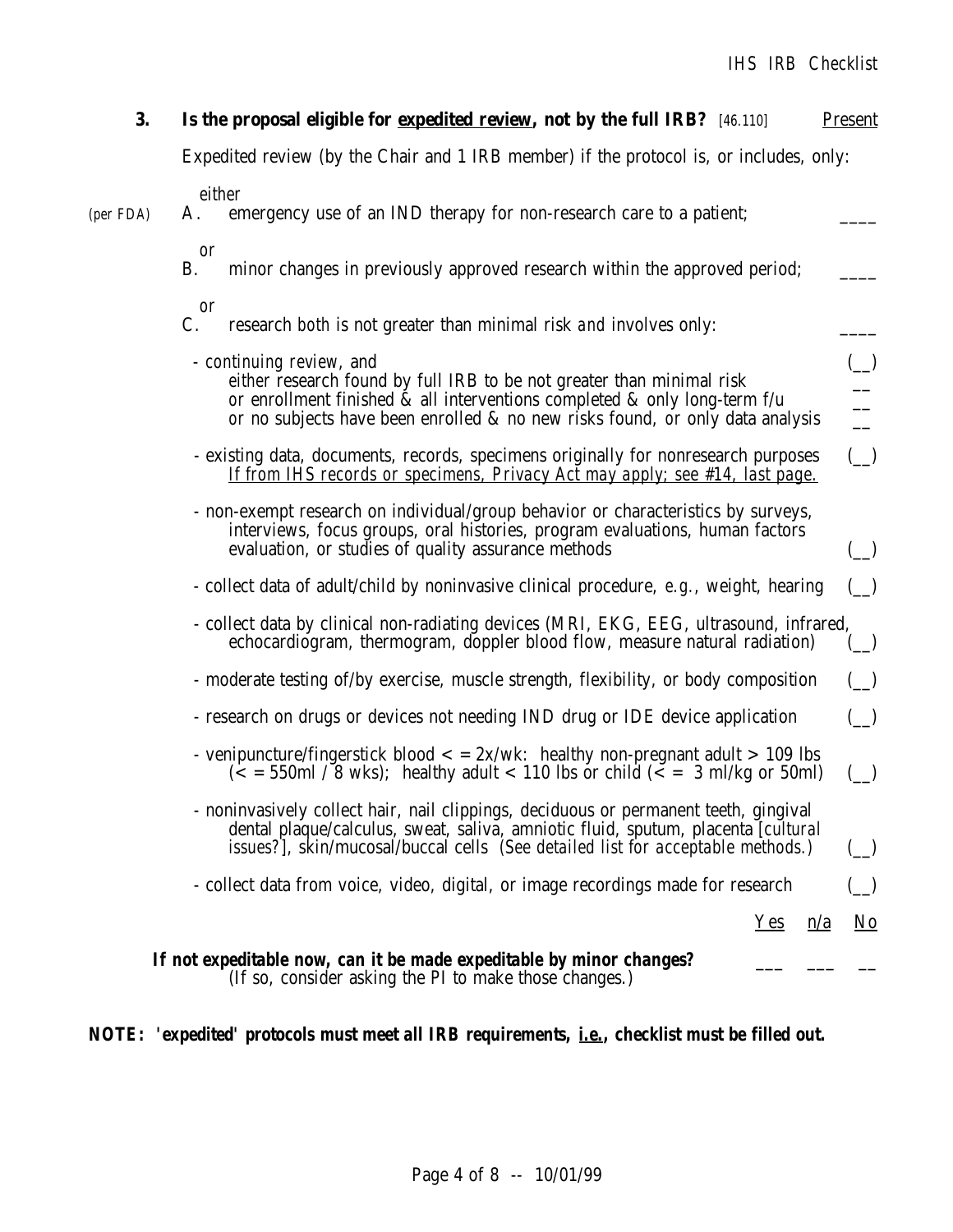| 4.           |           | Should the IRB waive the requirement to obtain informed consent, or<br><b>waive some or all elements of informed consent?</b> [46.116(c) or (d)]                                                                                    | <b>Present</b>            |
|--------------|-----------|-------------------------------------------------------------------------------------------------------------------------------------------------------------------------------------------------------------------------------------|---------------------------|
|              | A.        | Does this project qualify for possible waiver of requirements to obtain, or to<br>include all essential elements of, informed consent?<br>The research could not feasibly be carried out without the waiver:                        |                           |
|              |           | and either                                                                                                                                                                                                                          |                           |
| [.116(c)]    |           | it is a research or demonstration project<br>1)<br>that                                                                                                                                                                             |                           |
|              |           | is directed or approved by state, local, or tribal governments,<br>(a)<br>and                                                                                                                                                       |                           |
|              |           | concerns only administrative/regulatory issues in service programs;<br>(b)<br><b>or</b>                                                                                                                                             |                           |
| [.116(d)]    |           | 2)<br>it is research $(e.g.,$ an activity for which consent usually not obtained, or<br>involves deception of the research volunteer, etc.)<br>that                                                                                 |                           |
|              |           | involves no more than minimal risk,<br>(a)<br>and                                                                                                                                                                                   |                           |
|              |           | will give volunteers pertinent information at the end if appropriate;<br>(b)                                                                                                                                                        |                           |
|              |           | and<br>the waiver will not adversely affect volunteers' rights or welfare.<br>(c)<br><u>If IHS records/specimens are obtained. Privacy Act may apply: see #14, last page.</u>                                                       |                           |
|              | <b>B.</b> | If waiver of some or all informed consent elements is permitted,<br>$Yes$<br>should the IRB still require the project to obtain full informed consent?                                                                              | <u>No</u>                 |
| 5.           |           | <b>Should the IRB waive requirements to document informed consent?</b> [46.117(c)]                                                                                                                                                  | <b>Present</b>            |
|              | A.        | Is either characteristic present in this project that permit waiver of the<br>requirement of documenting informed consent?<br>either                                                                                                |                           |
| [.117(c)(1)] |           | The existence of signed informed consent forms itself would place the<br>1)<br>research volunteer at major risk (e.g., potential loss of confidentiality or<br>anonymity of people interviewed about extremely sensitive behavior). |                           |
| [.117(c)(2)] |           | <b>or</b><br>2)<br>The research                                                                                                                                                                                                     |                           |
|              |           | both                                                                                                                                                                                                                                |                           |
|              |           | (a)<br>presents only minimal risk,<br>and                                                                                                                                                                                           |                           |
|              |           | involves no procedures which normally require written consent.<br>(b)                                                                                                                                                               |                           |
|              | <b>B.</b> | If a waiver of documenting informed consent is possible,<br>$Yes$<br>should the project still either                                                                                                                                | $\underline{\mathrm{No}}$ |
|              |           | document fully informed consent?<br>1)<br>0r                                                                                                                                                                                        |                           |
| [.117(c)]    |           | offer each volunteer a written fact sheet?<br>2)                                                                                                                                                                                    |                           |
| 6.           |           | Are confidentiality, anonymity, security, and privacy maintained?<br>$Yes$<br>n/a                                                                                                                                                   | $\underline{\mathrm{No}}$ |
|              | Α.        | Are all computer & non-computer data be held in a secure manner?                                                                                                                                                                    |                           |
|              | <b>B.</b> | If sensitive identifiable data, is there a Certificate of Confidentiality?                                                                                                                                                          |                           |
|              | C.        | Do the procedures protect against the risks sufficiently?                                                                                                                                                                           |                           |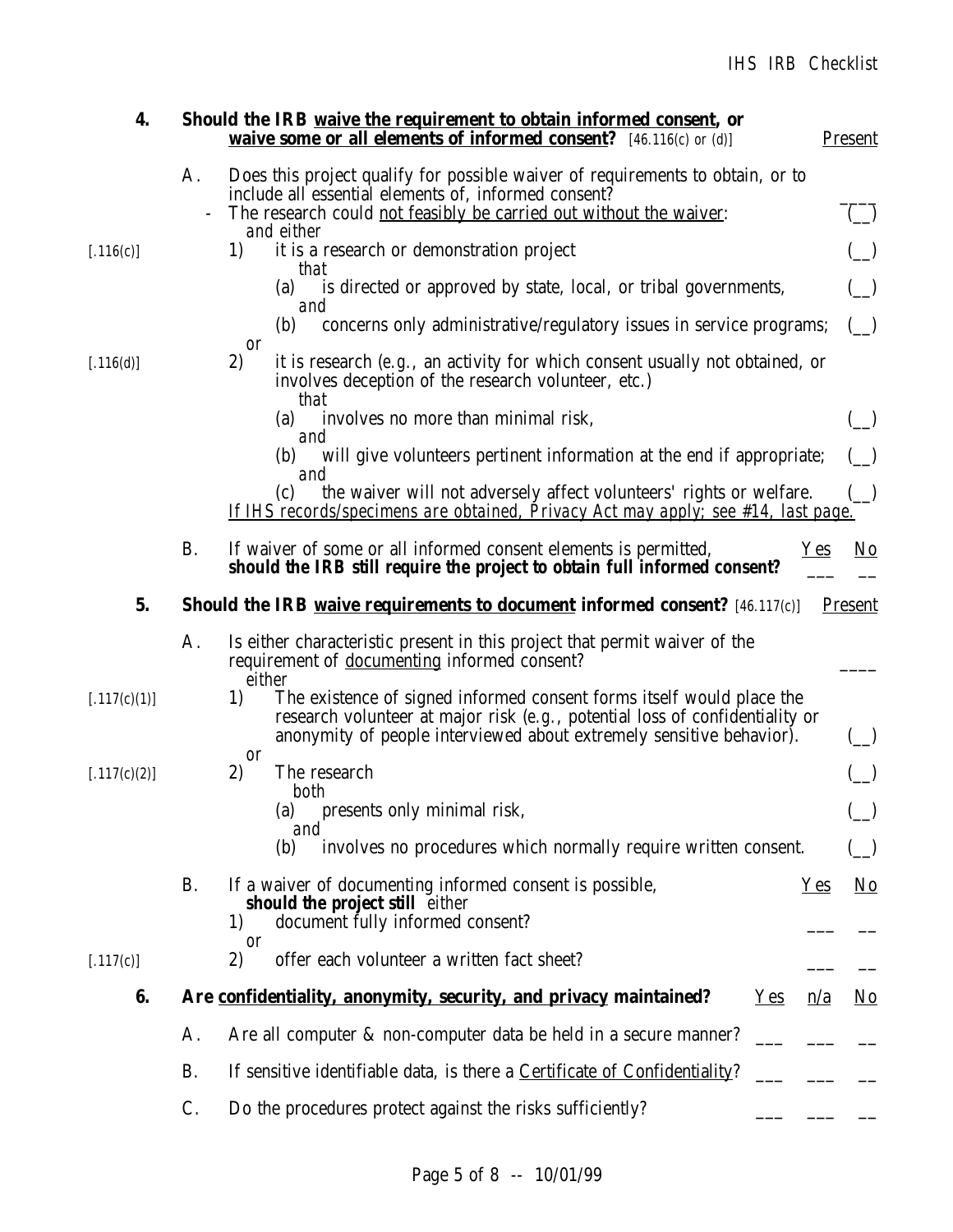#### *IHS IRB Checklist*

|   | 7.                              |    | Are all necessary elements of informed consent included?                                                                                                                                                                                                                                 |            |     |                        |
|---|---------------------------------|----|------------------------------------------------------------------------------------------------------------------------------------------------------------------------------------------------------------------------------------------------------------------------------------------|------------|-----|------------------------|
|   | @                               |    | Items required by regulation [45 CFR 46.116(a)]                                                                                                                                                                                                                                          | <b>Yes</b> | n/a | $\overline{\text{No}}$ |
|   | $Q\left[ (a)(1) \right]$        | A. | A clear statement that the study is "research"                                                                                                                                                                                                                                           |            |     |                        |
|   | $Q\left[ (a)(1) \right]$        | B. | All the research purposes [i.e., protocol's objectives] clearly stated                                                                                                                                                                                                                   |            |     |                        |
|   | [(b)(6)]                        | C. | How, why, & how many prospective volunteers are selected                                                                                                                                                                                                                                 |            |     |                        |
|   | $Q\left[ (a)(1) \right]$        | D. | Expected duration of the volunteer's involvement                                                                                                                                                                                                                                         |            |     |                        |
|   | $Q\left[ (a)(1) \right]$        | Ε. | Procedure(s) or treatment(s) to be done                                                                                                                                                                                                                                                  |            |     |                        |
|   | $Q\ (a)(3)$                     | F. | Reasonably expected benefits to volunteer and others                                                                                                                                                                                                                                     |            |     |                        |
|   | $Q\ (a)(2)$                     | G. | Reasonably foreseeable discomfort and risks                                                                                                                                                                                                                                              |            |     |                        |
|   | [(b)(1)]                        | Η. | Especially for experiments, a statement that the treatment(s) or<br>procedure(s) "may involve risks that are currently unforeseeable"                                                                                                                                                    |            |     |                        |
|   | $Q\left[ (a)(1) \right]$        | 1. | Which procedure(s) or treatment(s) are experimental                                                                                                                                                                                                                                      |            |     |                        |
|   | $Q\ (a)(4)$                     | J. | The alternatives to the research's diagnostic method or treatment                                                                                                                                                                                                                        |            |     |                        |
|   | [(b)(4)]                        | K. | Procedure for the orderly termination of a volunteer's participation                                                                                                                                                                                                                     |            |     |                        |
|   | [(b)(4)]                        |    | Consequences of a volunteer's withdrawal from the research<br>1)                                                                                                                                                                                                                         |            |     |                        |
|   | [(b)(2)]                        |    | When may the researcher terminate a volunteer's participation<br>2)<br>without the volunteer's consent                                                                                                                                                                                   |            |     |                        |
|   | [(b)(5)]                        | L. | Plans to inform volunteers of significant research findings during or after<br>the study relevant to their continued participation or treatment                                                                                                                                          |            |     |                        |
|   | $Q \big( a \big) (6)$           | M. | If $>$ minimal risk: <u>"In case of injury or severe adverse affect"</u>                                                                                                                                                                                                                 |            |     |                        |
| @ |                                 |    | 1) will medical care for adverse affects be given? who? where?                                                                                                                                                                                                                           |            |     |                        |
| @ |                                 |    | is compensation for adverse affects available? how?<br>2)                                                                                                                                                                                                                                |            |     |                        |
|   | $Q\left[ (a)(6) \& (7) \right]$ |    | 3) whom should a volunteer contact with injury or adverse affect?                                                                                                                                                                                                                        |            |     |                        |
|   | $Q\left[ (a)(7) \right]$        | N. | Who will answer questions about the research itself?                                                                                                                                                                                                                                     |            |     |                        |
|   | $Q\ (a)(5)$                     | 0. | How confidentiality $(\_)$ or anonymity $(\_)$ are maintained                                                                                                                                                                                                                            |            |     |                        |
|   | $Q\left[ (a)(7) \right]$        | P. | Who on IRB will answer other concerns, complaints, or grievances?                                                                                                                                                                                                                        |            |     |                        |
|   | [(b)(3)]                        | Q. | <b>Financial factors (extra costs of, or compensation for, participation)</b>                                                                                                                                                                                                            |            |     |                        |
|   | [.109(b)]                       | R. | Other elements a reasonable person would want to know                                                                                                                                                                                                                                    |            |     |                        |
|   |                                 | S. | If a Certificate of Confidentiality, an appropriate description                                                                                                                                                                                                                          |            |     |                        |
|   | $Q\ (a)(8)$                     | T. | Non-coercion disclaimer. E.G., "Taking part is voluntary. You may<br>refuse to take part without any penalty or loss of care or services by IHS<br>or others. You may stop taking part at any time, without penalty or loss<br>of care or services to which you are otherwise entitled." |            |     |                        |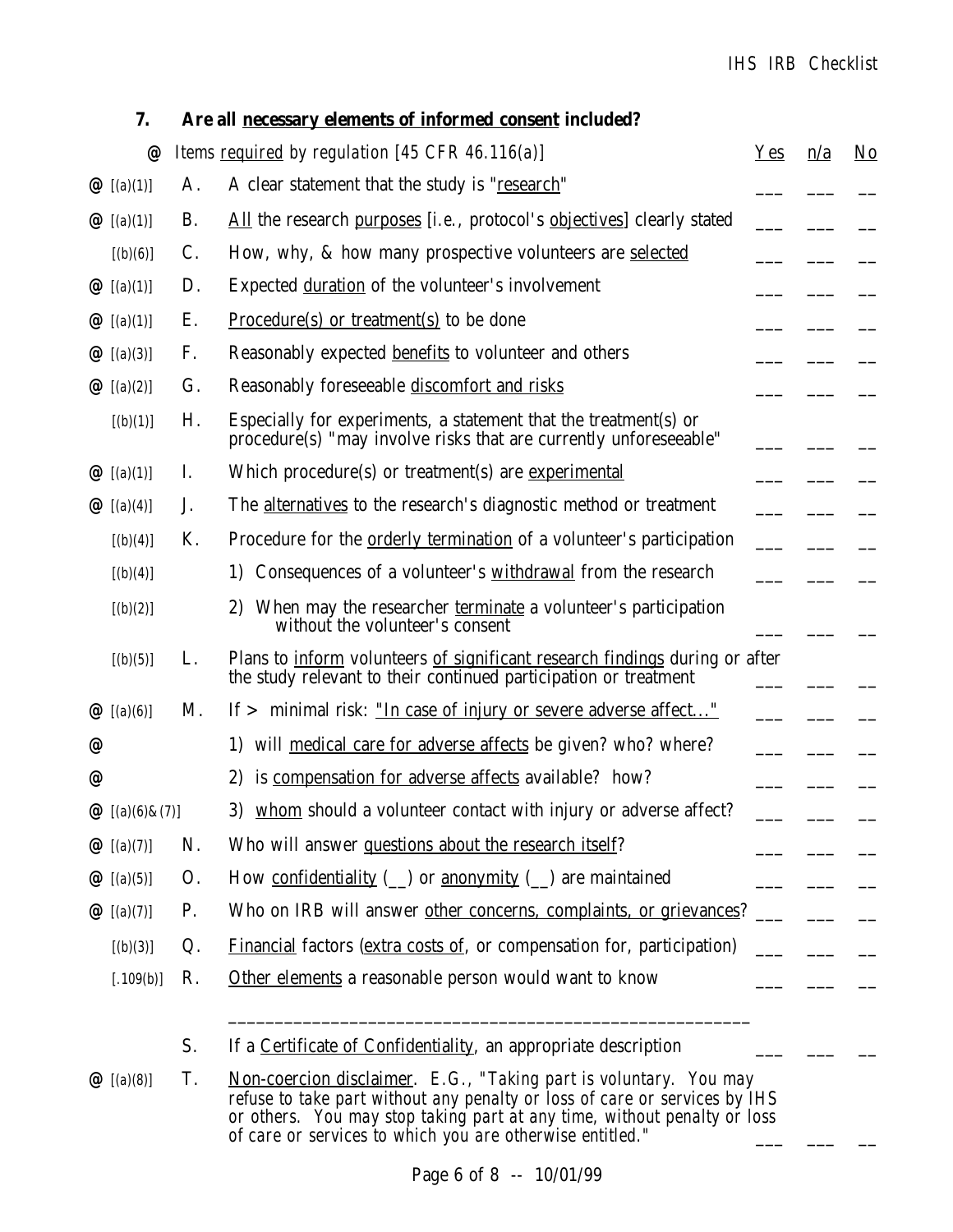# *IHS IRB Checklist*

| 8.                |           | Are the procedures adequate to inform and negotiate consent?                                                                                                                                                                                                                                                                                                                                                   | $Yes$ | n/a | $\underline{\mathrm{No}}$ |
|-------------------|-----------|----------------------------------------------------------------------------------------------------------------------------------------------------------------------------------------------------------------------------------------------------------------------------------------------------------------------------------------------------------------------------------------------------------------|-------|-----|---------------------------|
|                   | A.        | Does the project adequately describe the process of consent:                                                                                                                                                                                                                                                                                                                                                   |       |     |                           |
|                   |           | 1)<br>informing prospective volunteers (skilled negotiating,<br>unhurried time, setting facilitates information transfer)                                                                                                                                                                                                                                                                                      |       |     |                           |
|                   |           | 2)<br>assessing prospective volunteers' comprehension                                                                                                                                                                                                                                                                                                                                                          |       |     |                           |
|                   |           | 3)<br>assessing prospective volunteers' autonomy $(1A + 1B$ above)                                                                                                                                                                                                                                                                                                                                             |       |     |                           |
|                   |           | 4)<br>documenting the consent                                                                                                                                                                                                                                                                                                                                                                                  |       |     |                           |
|                   | <b>B.</b> | Is the consent form included?                                                                                                                                                                                                                                                                                                                                                                                  |       |     |                           |
|                   | C.        | Are all other relevant documents included? (e.g., parental<br>permission form____, assent script or form____, telephone<br>script___, introduction or approach letter___, etc.)                                                                                                                                                                                                                                |       |     |                           |
| 9.                |           | Are the procedures adequate to administer informed consent?                                                                                                                                                                                                                                                                                                                                                    |       |     |                           |
| $@$ [.117(a)]     | A.        | Give an information copy of the consent form to all volunteers                                                                                                                                                                                                                                                                                                                                                 |       |     |                           |
| $@$ [.408(b)]     | <b>B.</b> | For children age 0-17, a form and process of <u>parental permission</u>                                                                                                                                                                                                                                                                                                                                        |       |     |                           |
| $@$ [.408(a)]     |           | 1) For minors old enough, a process of their <u>assent</u>                                                                                                                                                                                                                                                                                                                                                     |       |     |                           |
| 10.               |           | If more than minimal risk, does <u>scientific merit outweigh risk</u> , and are<br><b>benefits maximized and risks minimized?</b> [46.111(a)]                                                                                                                                                                                                                                                                  |       |     |                           |
|                   | A.        | Is the research <u>"indeterminate risk,</u> " $e.g.,$ Phase I, II, or III<br>vaccine or Investigational New Drug/Device [IND] trials?<br>If yes, the research by definition is "more than minimal risk."                                                                                                                                                                                                       |       |     |                           |
|                   | B.        | Is the research more than minimal risk?                                                                                                                                                                                                                                                                                                                                                                        |       |     |                           |
|                   | C.        | If yes, are benefits maximized and risks minimized?                                                                                                                                                                                                                                                                                                                                                            |       |     |                           |
| $[(a)(1) \& (2)]$ | D.        | If yes, does the research's scientific merit outweigh its risks?                                                                                                                                                                                                                                                                                                                                               |       |     |                           |
| 11.               |           | If research involves children (age $<$ 18) and $\geq$ minimal risk: [46.405-408]                                                                                                                                                                                                                                                                                                                               |       |     |                           |
| [.405]            | Α.        | Does the research present the prospect of direct benefit to child?<br>If yes, local IRB may approve. If no, go to "B."                                                                                                                                                                                                                                                                                         |       |     |                           |
| $[.406]$          | <b>B.</b> | Is it both only a minor increase over minimal risk, and will it give<br>vitally important knowledge about child's disorder?                                                                                                                                                                                                                                                                                    |       |     |                           |
| $[.407]$          | C.        | If yes, local IRB may approve. If no, go to "C."<br>Does it present opportunity to understand, alleviate, or prevent a<br><b>serious</b> problem affecting children?<br>If $\underline{A}$ , and $\underline{B}$ , are "no" but $\underline{C}$ is "yes," protocol must be sent to OPRR<br>for review. If $\underline{A}$ , $\underline{B}$ , $\underline{\&}$ $\underline{C}$ are "no," it is not approvable. |       |     |                           |